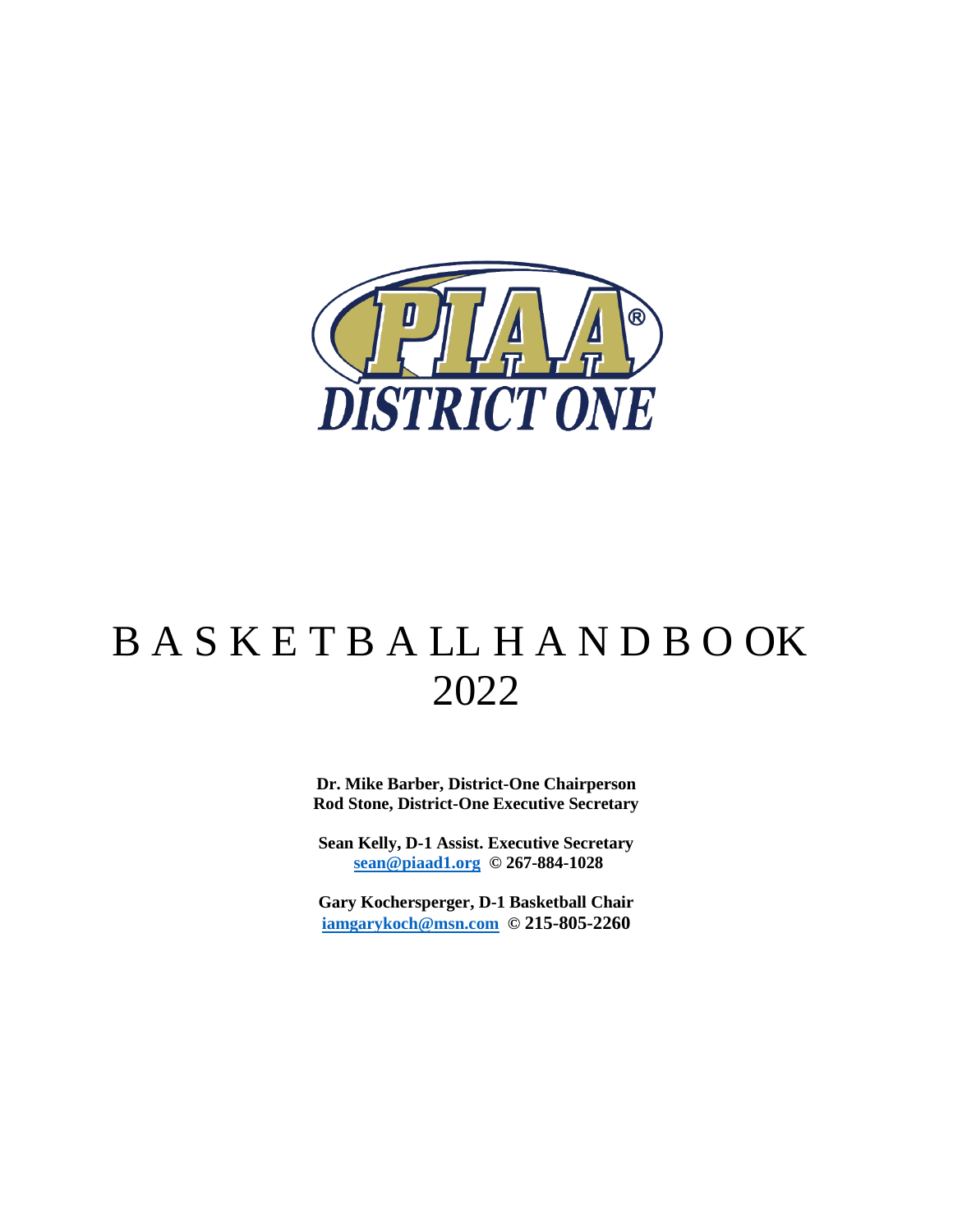# **D-1 BASKETBALL PLAYOFF - GENERAL INFORMATION**

#### **SEED MEETING**:

Sunday, February 13, 2022, via Zoom

Meeting for all Boys and Girls Steering Committee Reps in all classifications. Seed Meeting is an open meeting – any visitor should be identified.

#### **HOST ATHLETIC DIRECTORS MEETING**:

Tuesday, February 15, 2022 – 9:30 am at MCIU 23. - Meeting is for all ADs hosting playoff games. Tickets and game balls will be distributed. Playoff Handbook will be discussed.

#### **ADMISSION AND TICKET POLICIES**

**GENERAL ADMISSION: \$5.00 -** School aged children to Adult (\$5 admission for all games up to the Finals.

**GENERAL ADMISSION TO ALL CHAMPIONSHIP CONTESTS and BOYS 5A / 6A SEMIFINALS:** All Tickets - \$10 (if played at a College / University)

No one will be admitted without a ticket except team personnel (admitted by coach) and cheerleaders. A team consists of no more than 20 individuals, including management and coach. Each participating school will be permitted to admit members of the team, free-of-charge.

The members of the team that are to be admitted free-of-charge must be identified to site security by the head coach, Athletic Director, or Principal and ALL MEMBERS OF THE TEAM INCLUDING COACHES, MANAGERS, AND OTHER NON-PLAYING PERSONNEL MUST ENTER THE CONTEST SITE IN ONE (1) GROUP AND AT THE SAME TIME.

The Cheerleading party (who will be in uniform), including mascot and advisor shall be admitted to the game free-of-charge, in one (1) group.

**TICKET PRE-SALE**: all ticket pre-sales need to be approved by the District-One Office. Visiting Schools must be made aware of the pre-sale and must be afforded an appropriate number of tickets. In the event of a sell-out, the host school shall do its best to communicate with the press and general public to help avoid any security concerns.

**COMP TICKETS**: Each school will be allotted 10 Complimentary Tickets for administration and assigned school personnel to assist in governing their respective student body while their team participates. Schools should provide a list or provide their own comp tickets. The host school should be notified of all comp tickets characteristics before the contest.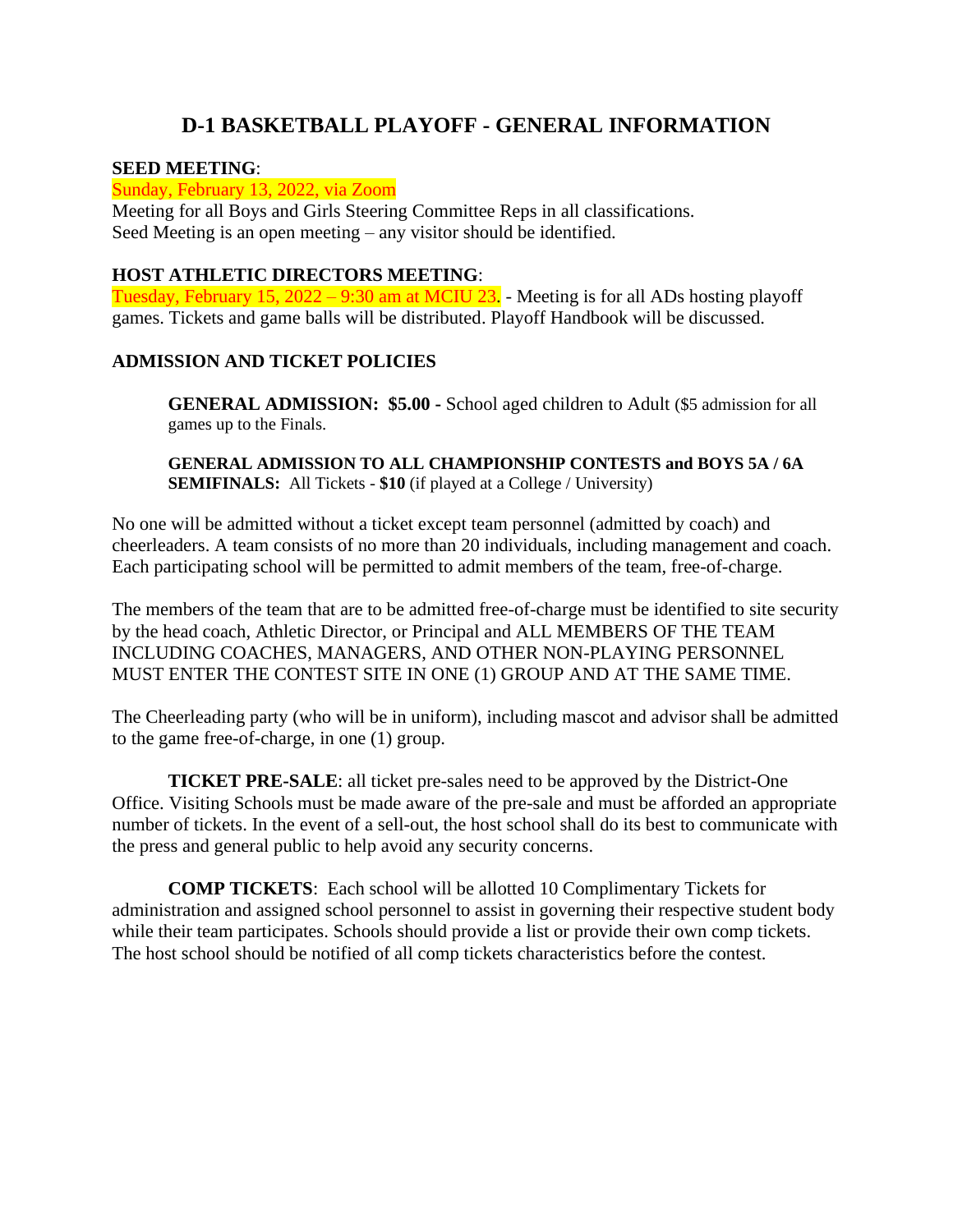PASSES: Only District-One Committee and Steering Committee Passes are accepted. No league, coach, or officials passes will be honored at District-One Playoff Games.



#### **PLAYOFF SCHEDULE / DATES**:

Requests to play on different dates, or to adjust game times must be agreed upon by the opponent and then approved in advance by the Basketball Chair and the District-One Office. Special consideration will be given to host schools who are also hosting other District-One playoff contests. It is expected that any postponed contest be played the next available date. **Note: pre-determined dates and neutral sites will not have the ability to be adjusted**.

• Check<http://www.piaad1.org/>for District One and Regional Play Dates and Game Times

| <b>GAME TIMES:</b>          |                                               |
|-----------------------------|-----------------------------------------------|
| Single Game                 | $7:00$ P.M.                                   |
| Double Header               | 6:00 P.M. & 7:30 P.M.                         |
| <b>Saturday Single Game</b> | $1:00$ P.M.                                   |
| Saturday Double Header      | 1:00 P.M. & 2:30 P.M. or 6:00 P.M. & 7:30 P.M |

## **2022 STATE PLAYOFF QUALIFIERS - PIAA PLAYOFF STARTING DATES**

| <b>BOYS</b>           |                                             |                      |                               |                     |                               |
|-----------------------|---------------------------------------------|----------------------|-------------------------------|---------------------|-------------------------------|
| <u>6A</u><br>12 teams | <u>5А</u><br><u>4А</u><br>6 teams<br>1 team |                      | <b>3A Regional</b><br>3 teams | <u>2A</u><br>1 team | <u>ід</u><br>2 teams          |
| <b>GIRLS</b>          |                                             |                      |                               |                     |                               |
| <u>6A</u><br>12 teams | 5A<br>5 teams                               | <u>4А</u><br>2 teams | <b>3A Regional</b><br>3 teams | 2A<br>1 team        | <b>1A Regional</b><br>3 teams |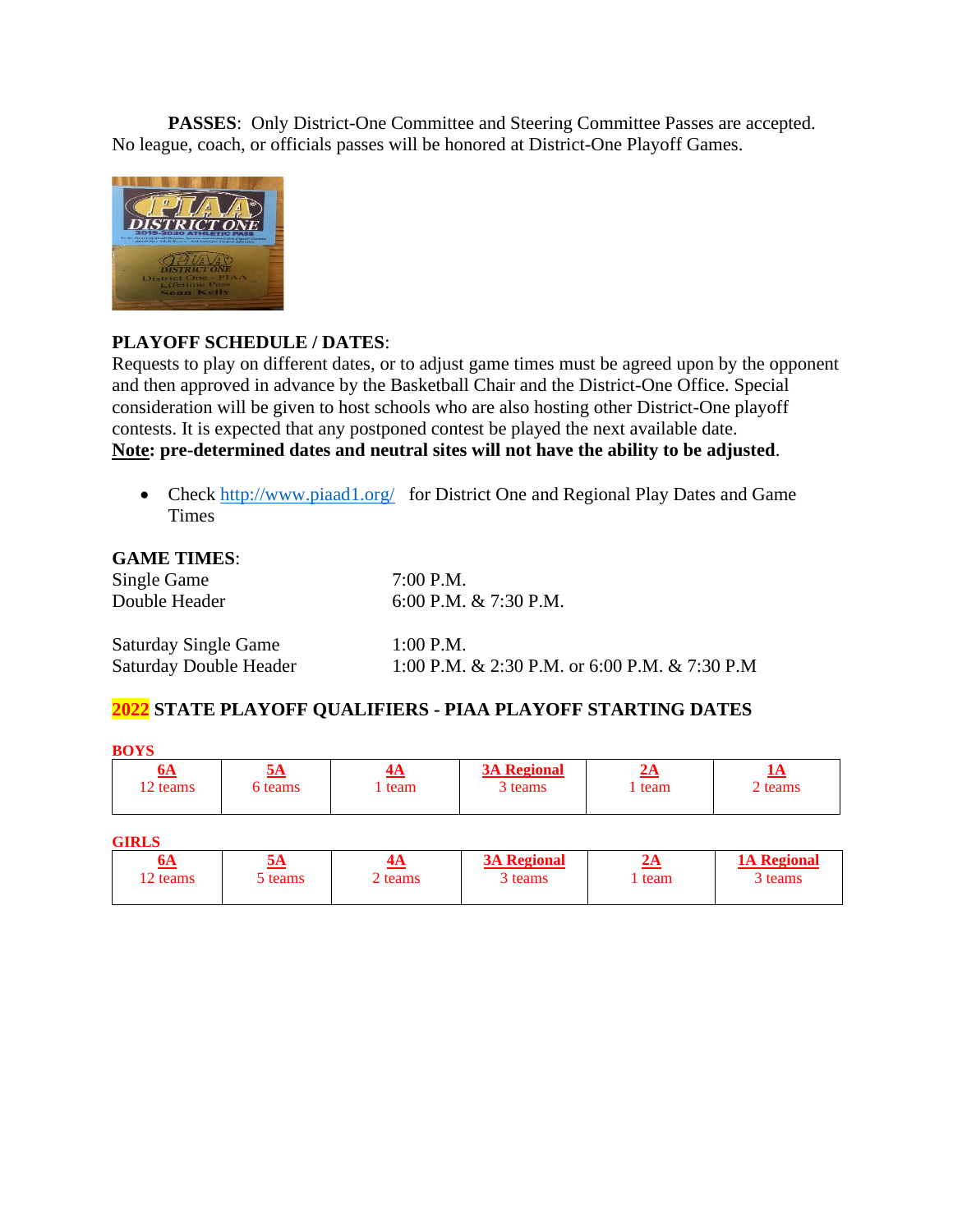|                   |    | <b>GIRLS</b> |    |    | <b>BOYS</b> |    |               |                |
|-------------------|----|--------------|----|----|-------------|----|---------------|----------------|
| <b>FIRST</b>      | 2A | 3A           | 6A | 1A | 4A          | 5A | TUESDAY       | <b>MARCH 8</b> |
|                   | 1A | 4A           | 5A | 2A | 3A          | 6A | WEDNESDAY     | MARCH 9        |
| <b>SECOND</b>     | 2A | 3A           | 6A | 1A | 4A          | 5A | FRIDAY        | MARCH 11       |
|                   | 1A | 4A           | 5A | 2A | 3A          | 6A | SATURDAY      | MARCH 12       |
| QUARTERFINAL      | 2A | 3A           | 6A | 1A | 4A          | 5A | TUESDAY       | MARCH 15       |
|                   | 1A | 4A           | 5A | 2A | 3A          | 6A | WEDNESDAY     | MARCH 16       |
| <b>SEMI-FINAL</b> | 2A | 3A           | 6A | 1A | 4A          | 5A | <b>FRIDAY</b> | MARCH 18       |
|                   | 1A | 4A           | 5A | 2A | 3A          | 6A | SATURDAY      | MARCH 19       |

#### 2022 PIAA BASKETBALL CHAMPIONSHIPS - PRELIMINARY ROUNDS SCHEDULE

#### 2022 PIAA BASKETBALL CHAMPIONSHIPS - FINALS SCHEDULE

|              | 12:00 pm     | 2:30 pm     | 5:00 pm      | 7:30 pm     |               |                 |
|--------------|--------------|-------------|--------------|-------------|---------------|-----------------|
|              | $GIRLS - 1A$ | $BOYS - 1A$ | $GIRLS - 4A$ | $BOYS - 4A$ | THURSDAY      | MARCH 24        |
| <b>FINAL</b> | $GIRLS - 2A$ | $BOYS - 2A$ | $GIRLS - 5A$ | $BOYS - SA$ | <b>FRIDAY</b> | <b>MARCH 25</b> |
|              | $GIRLS - 3A$ | $BOYS - 3A$ | $GIRLS - 6A$ | $BOYS - 6A$ | SATURDAY      | MARCH 26        |

**PIAA OFFICIALS:** PIAA Officials assignments are determined by District-One Assignors.

- Assigned Game Officials will be sent to host school Athletic Director via email or the District-One Arbiter Account.
- District-One Office will pay all officials after the tournament.
- Home facility must provide a private and secure location for PIAA Game Officials. Security should be provided for all officials until they depart the facility.

**UNIFORMS: District One Playoffs -** Home Team is determined by the Higher Seed.

**PIAA Playoffs** – "Home Team" is on top of the Bracket

Home Team: White Uniforms Visiting Team: Dark Uniforms

**GAME BALL:** Teams will use the PIAA approved **Spalding** game ball.

(as per 1/2019) – The designated home team shall provide the basketball for the entire contest. Teams will no longer switch game ball at half-time. Game Balls must be approved by the officials prior to the contest.

**WARM UP**: Teams are permitted to warm-up with basketballs 20 minutes prior to tip-off of any single game – unless agreed upon by both coaches and game manger. All second and subsequent games will have a minimum 15-minute warm-up prior to tip-off. Home teams are permitted to use their school's auxiliary gyms prior to official warmups.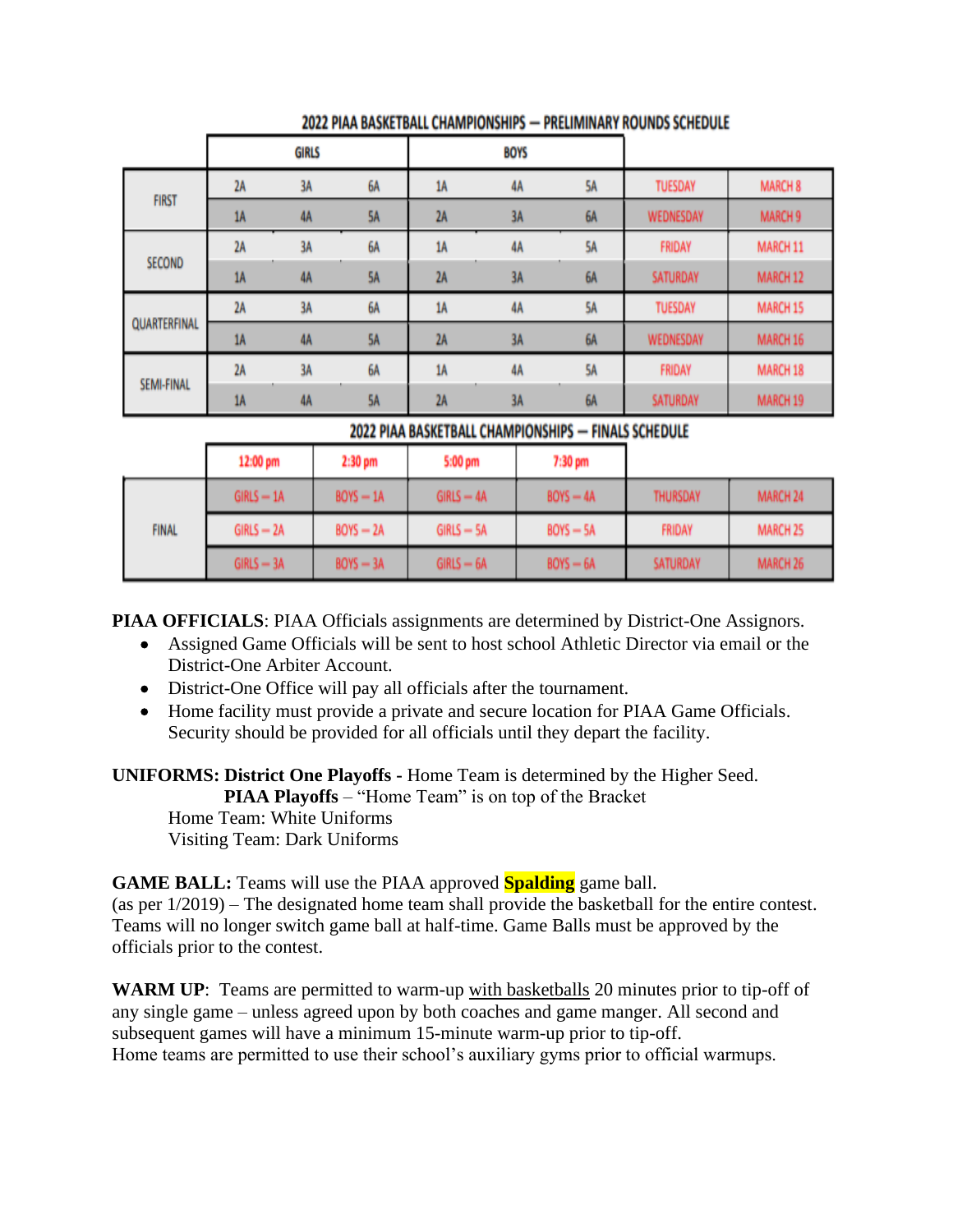## **CONDITIONS DETERMINING HOME COURT ADVANTAGE IF NEEDED**

The District Committee has approved the home court advantage to top seeded teams prior to the semi-final round and for all playback games providing their court will meet and agree to the following conditions:

- There will not be a rental charge or custodial cost for the use of their court and facility for any games at the home school.
- Court (playing surface) must meet standard regulations preferred 84' x 50'.

In the event that the above conditions cannot be met by the seeded school, the District Committee will pursue the following conditions:

- Provide a site that meets the requirements previously stated.
- Consideration will be given to sites within reasonable proximity of competing schools or within the league of seeded team.
- Economy as to the operation of the contest will be given consideration.
- A recommendation of suitable sites from the seeded school not meeting the criteria as presented will be considered. The recommendation must be presented to the Basketball Chairman in time to present to the District Committee for necessary approval.

## **PROCEDURES AND RESPONSIBILITIES OF DISTRICT ONE GAME and SITE MANAGERS**

# **SITE MANAGER:**

The site manager is that person employed by the school district in which the contest is played. It is his/her responsibility to do the following:

- Conduct a preliminary discussion with the game manager on the matters pertaining to hosting the contest.
- Greet Visiting Team, game officials, and show them to their locker-room.
- Assign the following game personnel as needed that have been approved by the District One Committee:
	- Scoreboard operator Official scorer Announcer Ticket seller / taker School supervisor Security
	- Certified athletic trainer / appropriate emergency medical care.
- Conduct a pre-game check to determine that all assigned personnel are present
- Inform both teams that they may come on the court with basketballs 20 minutes in uniform prior to the start of the contest if time permits. Teams are permitted to warmup and stretch prior to the 20 minutes before the contest.
- Remind game officials that they are required to be on the court 15 minutes before tip-off.
- No one is permitted on the floor practicing or shooting baskets during intermission or half time.
- 15 Minutes will be set on the clock for the second game of a Doubleheader.
- Review with security personnel PIAA regulations regarding spectator decorum; and know where school administration is seated prior to the start of the game in case of emergency.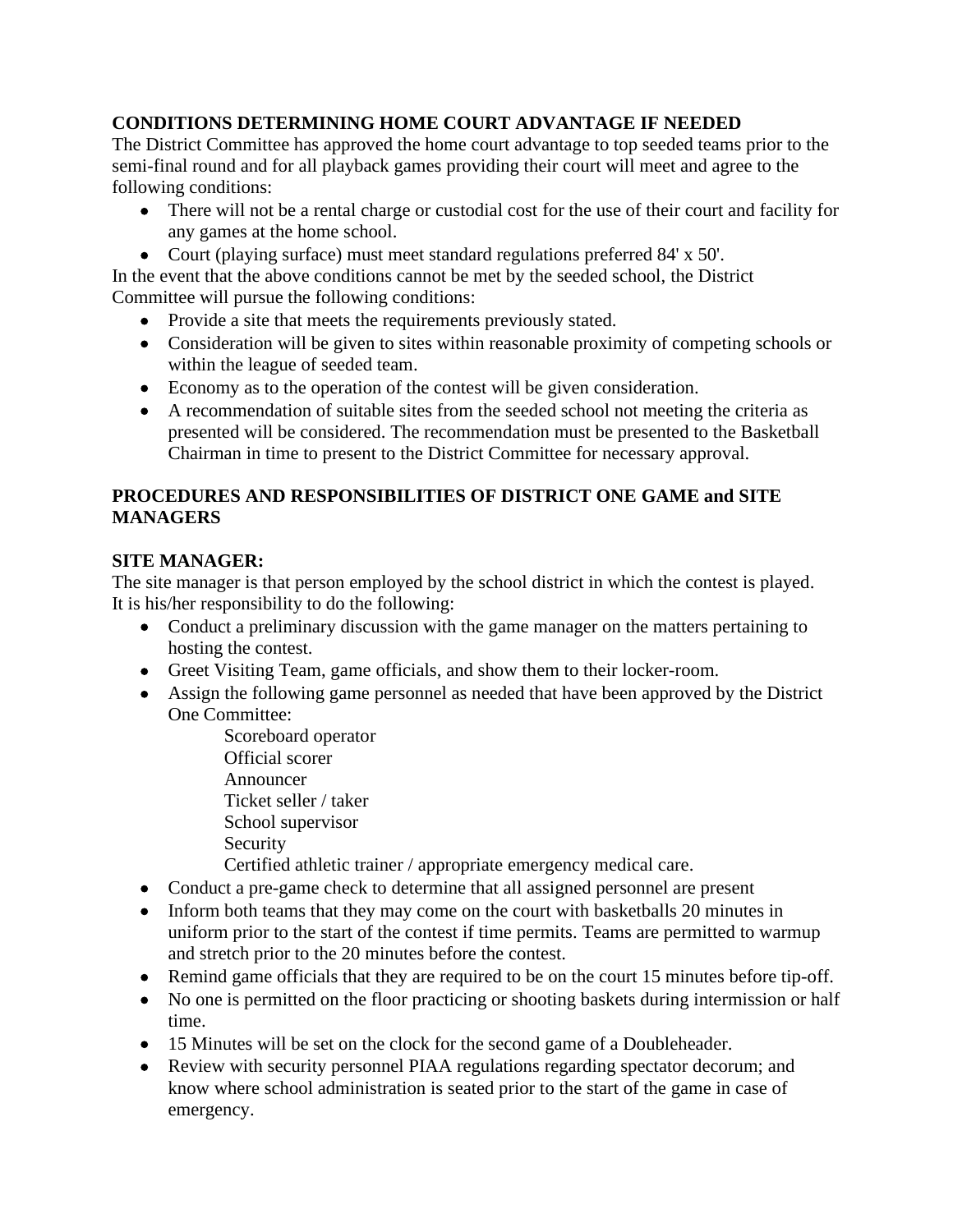- Provide emergency medical assistance in the form of a doctor, nurse, athletic trainer, ambulance, etc. as the circumstances warrant.
- Comply with the standard game management fee schedule that has been approved by the District One Committee for basketball playoffs.

#### **GAME MANAGER**:

The game manager assumes a role with the authority delegated by the PIAA District One Committee.

- The Game Manager should contact the visiting school Principal/Athletic Director to confirm date and time of game. Pre-Game time schedule and bus arrival times should also be discussed. Team rosters should be sent in advance.
- Be sure to have cell # for visiting team Athletic Director.
- The Game and Site Managers should determine the maximum seating capacity of the gym and arrange a monitoring system that prevents sales beyond that number.
- Game Managers should meet with game officials, school supervisors and cheerleading coaches prior to the game to discuss game procedures.
- The home team is responsible for the official score book. The official game scorebook must be kept by an adult assigned by the home school.
- Proper security and exit procedures must be discussed with game officials prior to the contest.
- Provide a secure and private changing location for Game Officials, away from teams and spectators.
- Pre-Game Meeting: 5-10 minutes before tip-off.
	- o Meet with coaches and game officials to discuss game security and game management procedures.
		- Game officials will be in charge of the game on the floor
		- School administrators are responsible for the behavior of their students and spectators.
		- All school supervisors should be visible and available throughout the contest.
		- Coaches will have full responsibility of their athletes on the bench.
		- In case of a disturbance on the floor, each coach is responsible to keep his or her team on the bench.
		- Cheerleading coaches should understand the PIAA restrictions on cheerleading activities and the restrictive cheerleading rule (attached below)

#### **REPORT SCORES TO:**

**Sean Kelly** – [sean@piaad1.org](mailto:sean@piaad1.org) © 267-884-1028

**Gary Kochersperger** - [iamgarykoch@msn.com](mailto:iamgarykoch@msn.com) © 215-805-2260.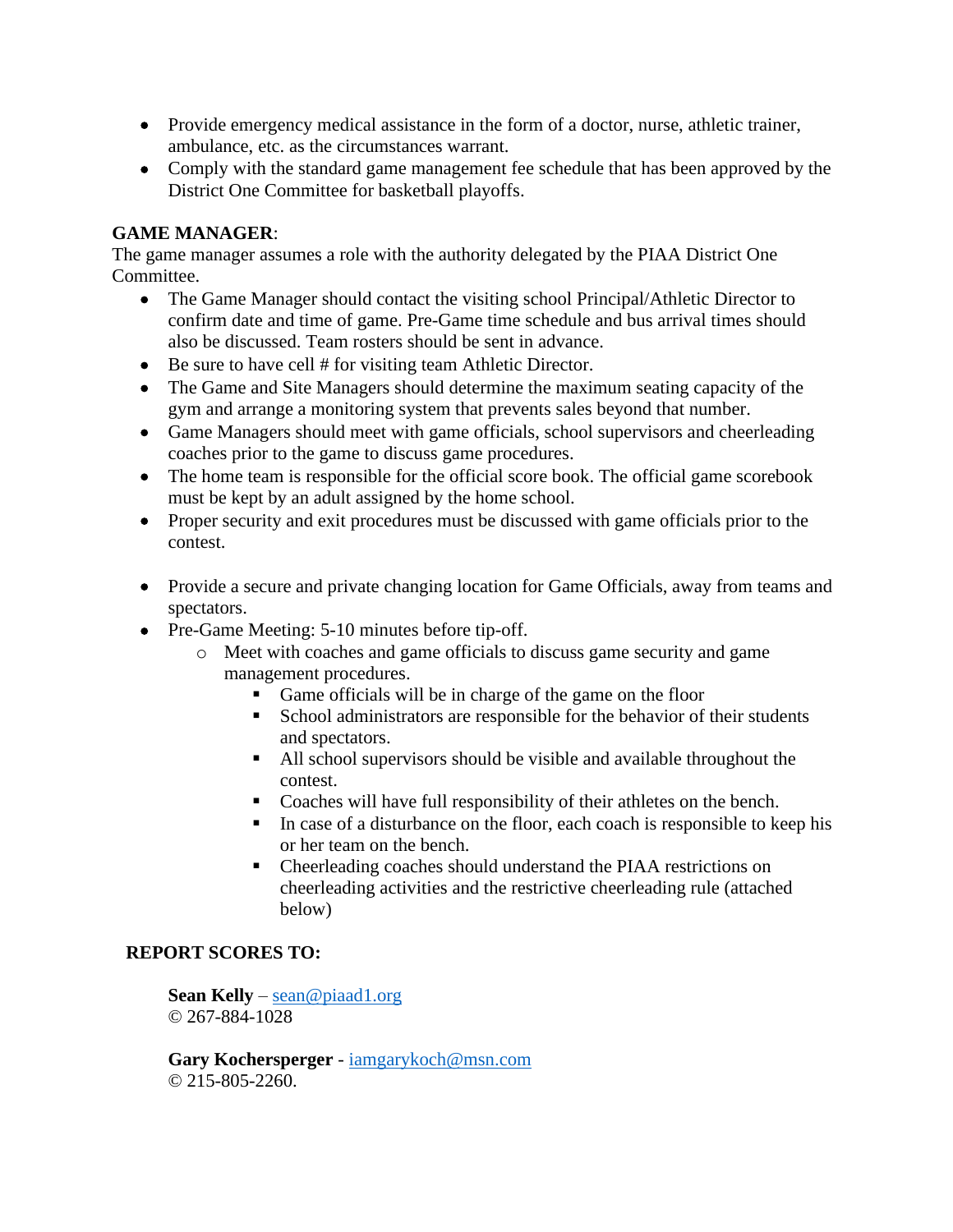#### **FINANCIAL GAME REPORTS:**

Complete the financial game report for the contest (s) played.

**FORMS**: Instructions Available on the D1 Website – [District One Financial Forms](http://www.piaad1.org/assets/Uploads/100-CONTEST-FINANCIAL-REPORT-FULL-SET-TICKETS-SOLD2.pdf)

Be certain that the following information is completed on each financial form:

- Game number (located on each D-1 Bracket)
- Date of game
- Officials' information must be legible: Name and Social Security Number
- Name and Signature of game manager
- Proper bookkeeping of all tickets sold
- Names of all persons to be compensated for game site tasks
	- o Amounts over \$100 must be paid by check
	- o Game Managers are allowed to be paid cash amounts under \$100
- If applicable: List Additional Expenses i.e.: Security / Police with estimated amounts.
- Collect checks from Radio and/or Cable TV Stations. Checks from the stations should be made payable to: DISTRICT ONE PIAA and presented to the site game manager prior to the Start of the game. (See Electronic Media Policy)

#### **District One and PIAA Inter-District Championships Game Managers - ONLINE FINANCIAL REPORTING**

These PIAA Inter-District Championships Financial Reports will assist you with completing the online financial report. Hardcopy reports are not to be scanned / emailed or mailed as in previous years. Please follow the directions below for proper web-based submission.

- To use the online reporting system visit our website: www.piaa.org;
- Click "login" (the gold box in top right corner of your screen);
- Click the "contest managers" tab;
	- o If you have not previously used the online financial reporting, you will need to create a new user profile by clicking "Register" and following the steps to create a new user – (*Note: school, official, or other logins used in our system are not useable*).
- Once you are logged in, simply click "Start New Financial Report" in blue;
- Follow the steps to completion. (The system will walk you through each step. You can add, remove, and change this report at any time – just make sure to click the "**Save & Continue**" blue box at the bottom after each step);
- You can start entering your game information at any time to assist you in completing the documents just make sure you click save!;
- Once you complete Step 10 REVIEW, the system will ask you to "Verify Report" please click on this;
- The next screen will be the completed financial report. Please review the report. Then click on box, "I verify…." Then click "Submit to PIAA and **print**". We ask that you maintain a hardcopy for your records.

If you have any questions or concerns for District One Contests, please contact Sean Kelly – 267-884-1028 If you have any questions or concerns for PIAA State Contests, please contact the PIAA Business Department at (717) 697-0374, or (800) 382-1392.

#### **All cash receipts after must be deposited in the local branch of Citizen's Bank within 24-48 hours after the contest.**

#### **CITIZENS BANK ACCOUNT NUMBER**

#### **#6213187409 – MONEY MARKET ACCOUNT**.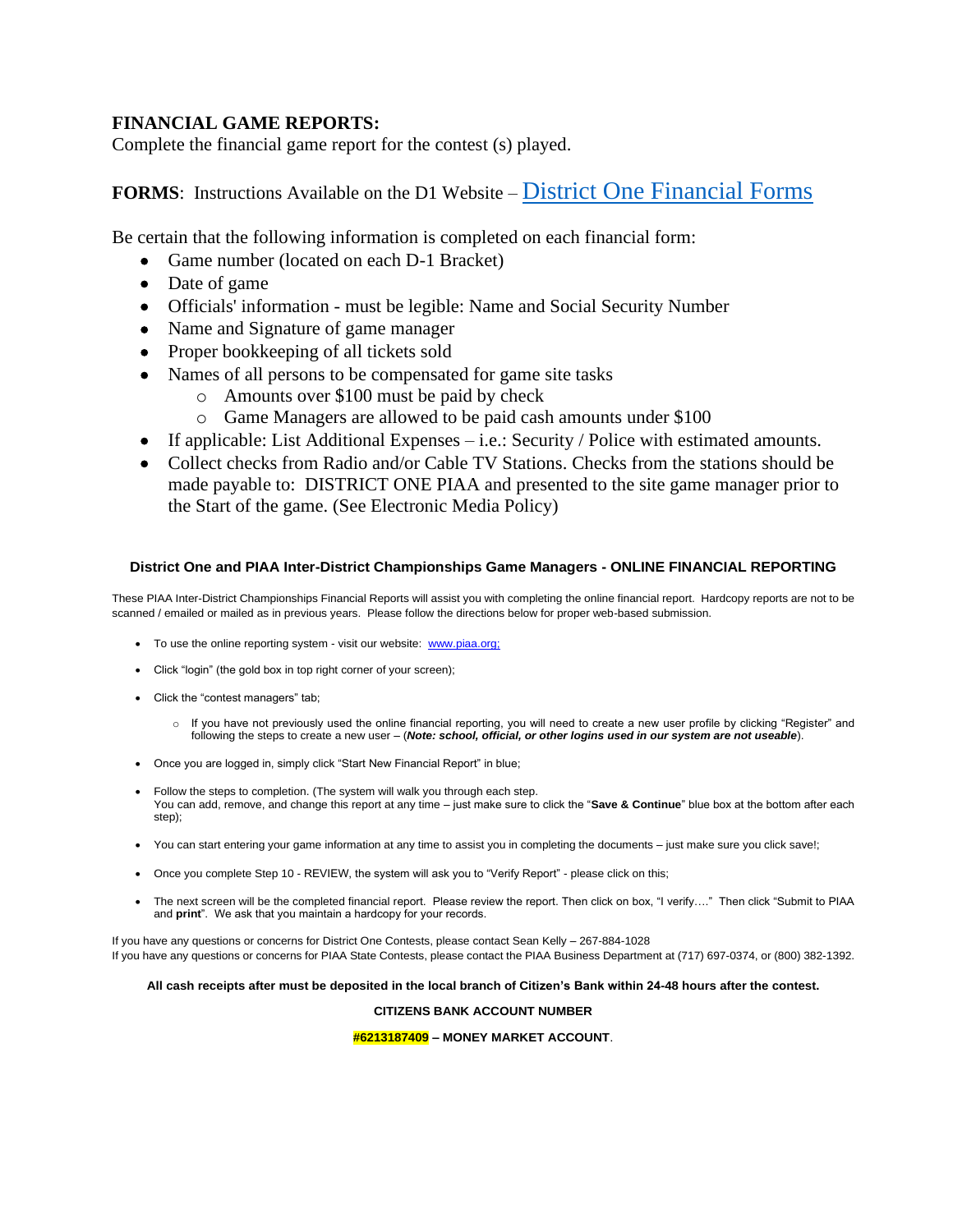#### **HOME GAME BUDGET**:

- Single Game  $$450.00$
- Double Header \$650.00

**NEUTRAL SITE BUDGET**: TBD by the Host Game Manager and D-1 Office

The amount of money must coincide with the amount of the financial report. All cash receipts after payment to workers must be deposited in the local branch of Citizen's Bank within 24-48 hours after the contest.

#### **CITIZENS BANK ACCOUNT NUMBER #6213187409 – MONEY MARKET ACCOUNT**.

Any game site expenses that go beyond the maximum allocation approved by the District One Committee will be the responsibility of the host school.

Complete the financial report for the game, using District One forms and submit to:

Sean Kelly sean@piaad1.org EFax: 215-933-6108

**TROPHIES and MEDALS:** Team Champion will receive a trophy. Team Champion and Runner-Up will receive **20 medals** for coaches and players. Additional Medals may be ordered through the District-One Office.

#### **METHOD OF SEEDING / POWER RATING SYSTEM**

(All schools on your schedule are included in your calculations)

- **WIN POINTS** 5 points for each win
- **SCHEDULE POINTS** Winning percentage of all opponents on your schedule x 5
- **BONUS POINTS** The winning percentage of the team that your team Defeated x 12

The Power Rating is determined by dividing the sum of the win points, schedule points, and bonus points by the number of the games you played. Note: Post-Season League Playoff and Championship games do not count towards the power ranking system

#### **SPORTSMANSHIP and ADDITIONAL POLICIES**

District One Basketball Playoff games are conducted under the authority of the District One Committee. The District Committee is firm in its desire that good conduct and sportsmanlike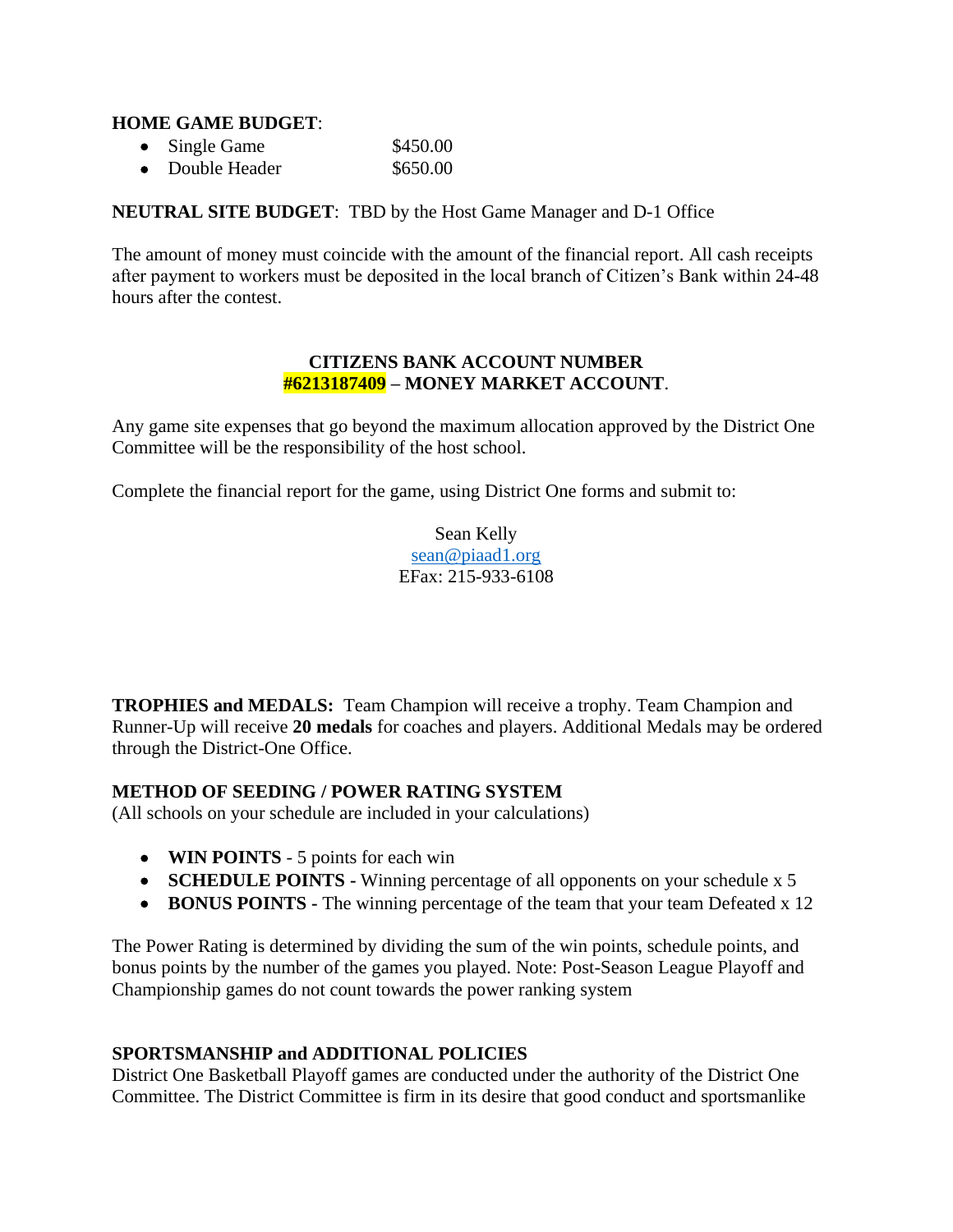behavior shall be required in this series of games. Each member school participating has the responsibility of control of their students and spectators.

In all games conducted under the jurisdiction of the PIAA and District Committee, the following **[PIAA Policies and Procedures](http://www.piaa.org/assets/web/documents/Handbook%20-%20Section%20II%20-%20Policies%20and%20Procedures.pdf)** are to be enforced:

*INDOOR EVENTS: SPECTATOR DECORUM The presence and/or the use of balloons, banners, laser pointers, noisemakers, pom-poms (by spectators), shakers, signs, sirens, strips of material, towels, whistles, and/or portable listening devices (without earphones) are PROHIBITED! Persons using such items may be removed from the Contest. The use of pom-poms by cheerleaders and small portable listening devices with earphones is permitted. During basketball Contests cheerleaders may utilize portable signs in their cheer performances and confirm that this does not violate the intent of the "no sign" policy. Spectators are prohibited from removing their shirt and/or using body paint while in attendance at District and Inter-District Championship Contests and may be removed from the Contest for doing so. Principals and Athletic Directors shall inform and publicize these regulations to students. The failure of a school to so inform or publicize will not, however, prevent removal from the Contest for violations of this policy*

- No Banners, pictures or handheld signs carried into the contest
- No 50/50s or Lotteries
- No Throwing of confetti, toilet paper rolls or other objects in the stand or court
- No waving of streamers, towels, pompoms, or strips of material
- No artificial noise makers, whistles, or portable listening devices
- Pep Bands are not authorized to play at indoor events
- No provocative antics or stunts by spectators or cheerleaders
- No menacing actions or gestures by groups towards opposing players or officials. Particularly as displayed when crowding towards the edge or upon the floor or opposing players' benches.
- Unsportsmanlike and illegal actions by coaches and players.
- There is to be no hand waving by spectators as disconcerting to player at the Foul Line.
- Spectators are prohibited from removing their shirts and/or using body paint.

The following is recommended to each participating school:

- Publicize and stress these standards of conduct to faculty mangers, cheerleaders, boosters' groups, and student bodies.
- Request local papers to urge upon the public the necessity of conduct of which neither the school nor the community would be ashamed. Good sportsmanship means cheering FOR your team, not AGAINST your opponent.

#### **SUGGESTIONS: REGARDING CONTROL OF PARTICIPATING SCHOOLS**

It is strongly suggested by the District Committee that a supervisor be assigned for at least every 200 tickets sold by the participating schools. This suggestion is made because it is believed that Faculty, well-respected parents, or community leaders will serve and assist in setting a better decor and climate at closely contested games.

#### **POSTGAME POLICY REGARDING SPECTATORS ENTERING THE COMPETITION SURFACE:**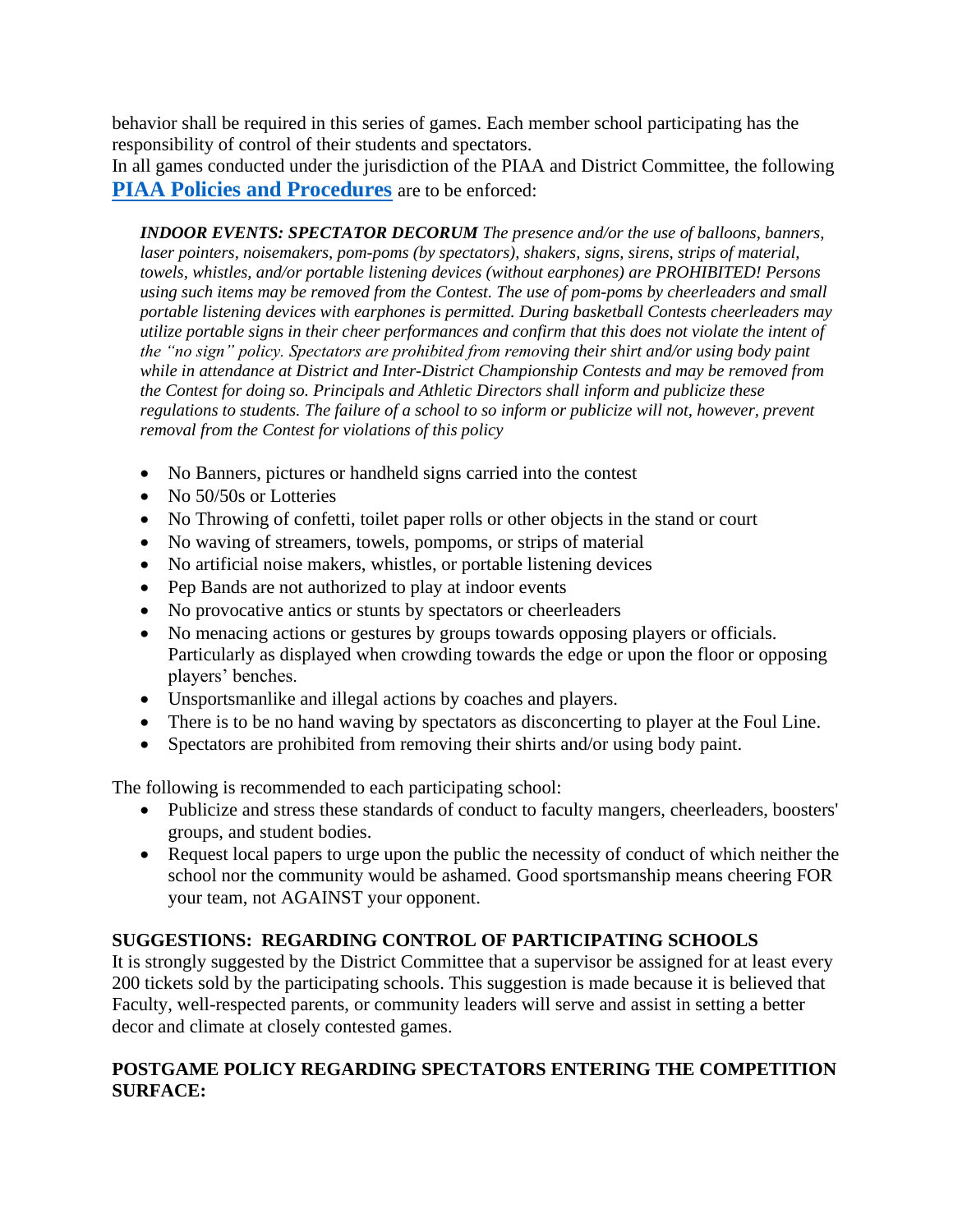PIAA member schools are responsible for the treatment of all visitors and officials attending contests conducted by their school. Access to competition areas should be limited to participating student-athletes, coaches, officials, and game personnel. For the safety of participants and spectators alike, at no time before, during or after a contest should spectators be permitted to enter the competition area prior to the teams and contest officials leaving the competition area **POLICY RELATING TO INDIVIDUAL ACCOMPLISHMENTS:**

#### PIAA District One playoff and championship contests shall not be stopped or interrupted in order to celebrate a team or individual accomplishment (i.e., 1,000-point scorer in basketball). School Administrators and Coaches are encouraged to make arraignments with the contest manager to acknowledge the team and/or individual's accomplishments after the contest has concluded.

#### **POLICY RELATING TO INCLEMENT WEATHER DURING DISTRICT AND/OR INTER-DISTRICT CHAMPIONSHIP TOURNAMENT:**

The **decision whether to postpone a Contest** during a PIAA District and/or Inter-District Championship Tournament, prior to the start of such Contest, is the responsibility of the PIAA District-Appointed Contest Manager, in consultation with the PIAA District Tournament Director, or the PIAA-Appointed Contest Manager, in consultation with the PIAA Tournament Director, within their respective jurisdictions. Once a Contest begins, said decision is the responsibility of the Contest Official(s).

In **considering whether a postponement is appropriate**, Contest Managers, in consultation with the applicable Tournament Director, shall give priority consideration to the travel conditions and the health and safety of the participants, Contest Officials, and spectators. Contest Managers shall consider requests made by school officials. They may also weigh available reports and information from other sources regarding road and weather conditions and/or forecasts; and shall consider the consequences of postponement, such as the availability of dates and sites for make-up Contests.

Where a **decision is made not to postpone a Contest**, the failure of a school to participate in such Contest shall constitute an automatic forfeit.

- Time permitting; a school may appeal the imposition of forfeiture. For a forfeiture occurring during a District Tournament, said appeal shall be submitted to, and resolved by, the applicable District Chairman, or that District Chairman's designee. For a forfeiture occurring during the Inter-District Championship Tournament, said appeal shall be submitted to, and resolved by, the PIAA Executive Director, or the Executive Director's designee.
- Appeals will be considered only if they can be resolved in sufficient time to permit rescheduling of the Contest. An appeal may be denied solely on the basis that scheduling a make-up Contest is not reasonably feasible. The decision may not be further appealed.
- If there does exists time to schedule a make-up Contest, the applicable District Chairman, or that District Chairman's designee, or the Executive Director, or the Executive Director's designee, within their respective jurisdictions, shall have discretion to grant relief upon consideration of the following factors: 1. whether a request was timely made by the school to postpone the Contest; 2. whether the appeal was timely presented by the school; 3. whether road and weather conditions were, or were expected to become, extremely hazardous; 4. whether most other schools did participate in Contests in the same area on the same Contest date; 5. whether there were any unique or unusually dangerous conditions relating to the appellant school; 6. whether the appellant school, in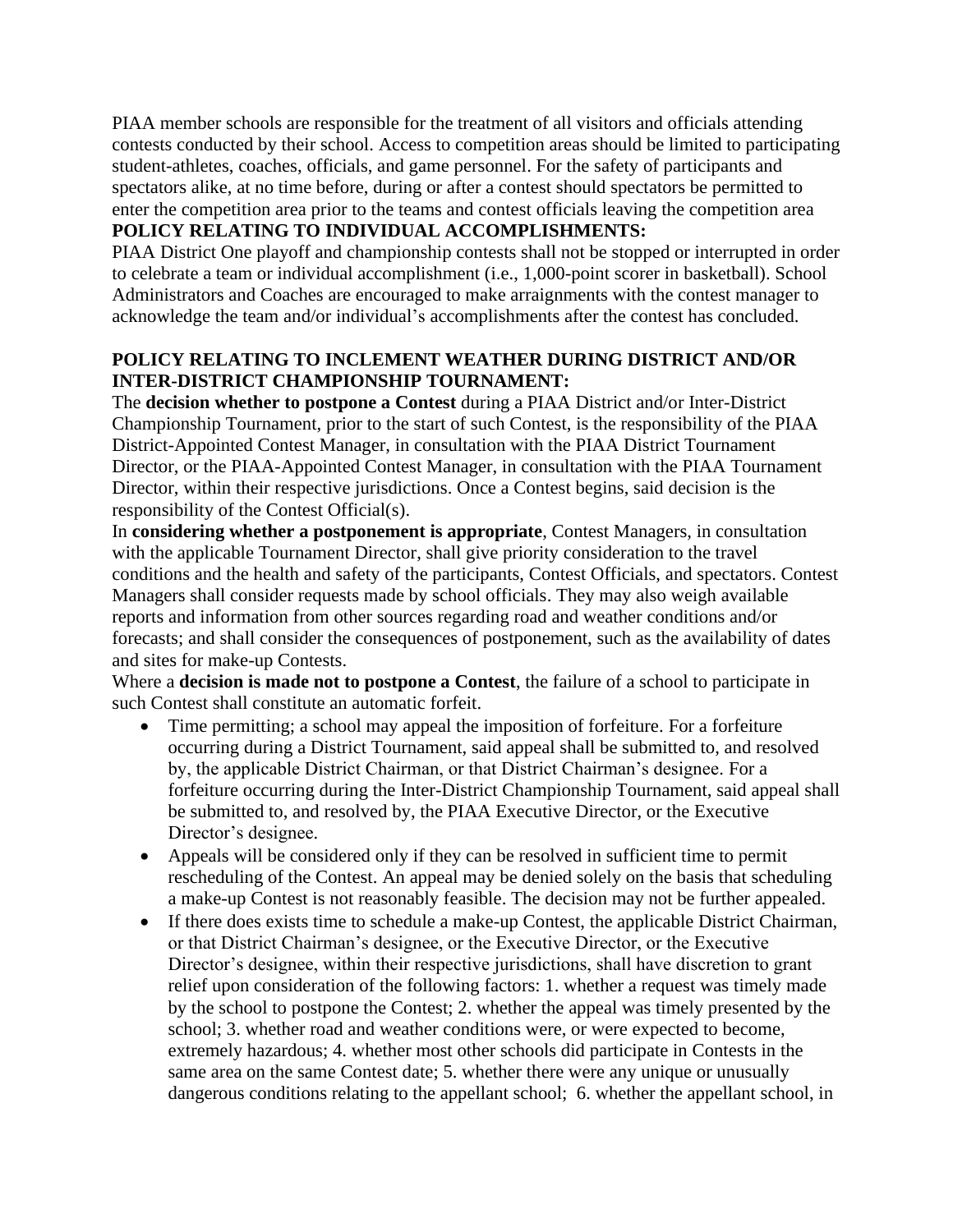making its decision, relied on information not available to the Contest Manager; and 7. the impact on the opponent and other participants in the Tournament of rescheduling the Contest.

# **NHFS ANNOUNCER RESPONSIBILITIES:**

- May be announced: Player who scored / Player charged with foul / Player attempting free throw / Team granted a time out / Length of time out: 30 seconds or 60 seconds Player entering game / Team Rosters
- **Shall not be announced:** Number of points player scored / Number of fouls on player / Number of team fouls / Number of team time outs or number remaining / Time remaining in the quarter/game / Type of foul or violation / Emphatic 2- or 3-point goal

#### **CHEERLEADERS**

It is requested that cheerleading captains of each competing school be notified by school authority that cheering will take place in an organized manner. By this it is meant that the privilege and courtesy as to the use of the floor for cheerleading will be done on an alternate basis during a time-out and between quarters. It is the intent not to compete spectators from each school against one another but extend the courtesy and provide the opportunity for a better sense of sportsmanship between the school and its spectators. Cheerleading coaches /captains should make these arrangements for alternating prior to the game at game site.

# **PIAA RESTRICTIONS ON CHEERLEADING ACTIVITIES**

The PIAA Board of Directors does not permit cheerleaders to perform dangerous activities at PIAA interscholastic athletic events. In an effort to eliminate or minimize injury to cheerleaders, the following shall be in effect for all PIAA district, PIAA inter-district, PIAA regional and PIAA final athletic events.

- No cheerleader shall stand on another person unless that other person has at least (1) foot on the ground.
- No flips are permitted from another person unless that other person has both feet on the ground.
- Trampolines and/or mini tramps shall not be used.

#### **PIAA BASKETBALL RESTRICTIVE CHEERLEADING RULE**

It is the responsibility of the representative of each school to be sure that the school's cheerleaders understand their responsibilities during the game. During the live ball, cheerleaders are to remain seated. They may do all the cheering they desire during dead ball periods. When a cheerleading group is in obvious violation of this regulation, the officials will notify the game officials. The game manager will then notify the person in charge of the cheerleaders that a warning is being given to the cheerleaders. The game manager will also explain that if there is a second violation of the restrictive cheerleading regulation, the cheerleading squad will be placed in the stands.

# **[ELECTRONIC MEDIA INFORMATION POLICY](https://www.piaad1.org/assets/Uploads/Electronic-Media-Information-Policy.pdf)**

The PIAA District One reserves all rights to the pictures and video content of its contests. The District One Executive Secretary will have the authority to approve requests to record, video capture and or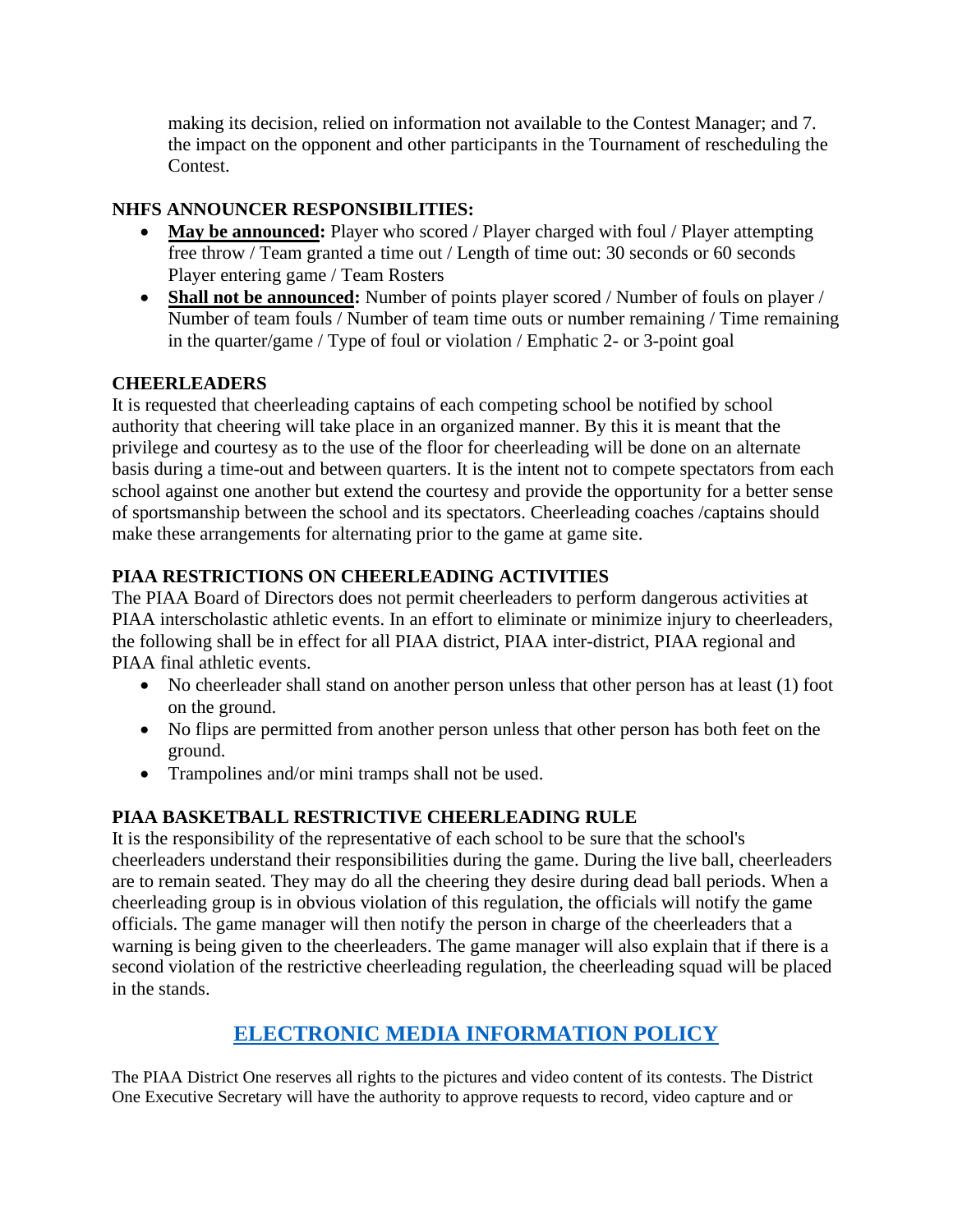transmit commercial radio, web, and/or video by any electronic media platform or TV live broadcast any of its playoff contests.

#### [PIAA Media Policy](http://www.piaa.org/assets/web/documents/Handbook%20-%20Section%20II%20-%20Policies%20and%20Procedures.pdf)

The following approved procedures / fees will be followed:

- Prior approval by the Executive Secretary is required of all recording, video capture, transmission, and broadcasts whether they are commercial enterprises or school-based organizations.
- Advertising and announcements relative to alcoholic beverages, gaming, tobacco products or political candidates, parties' organizations are prohibited.
- There is no broadcast fee for commercial radio, TV or web-based representatives who record only highlights of playoff contests. Prior approval by Executive Secretary is required.
- Member school owned TV organizations must complete a District-One Request Waiver Form.
- Member school owned Radio / Web organizations must have prior approval by the game manager; must assume all hook up costs. And will not be subject to the District-One broadcast fee schedule.

Cablecasting/telecasting and/or webcasting (video streaming) of up to ninety (90) seconds of video transmission of any PIAA District One Championship Contest for use as part of a local sportscast shall be permitted without charge. Any such use shall include visual credit to PIAA and shall be permitted only after completion of the Contest in question. Recording, video capture or transmission by electronic media platform or the use of production programs, such as Periscope, Face Book Live, to video stream Inter-District Contests without prior written permission from PIAA is prohibited.

#### **Game Managers: Please have the following announced at Playoff Contests**

*"Ladies and Gentlemen, the PIAA and District One require all media polices be followed during contests. Any recording, video capture, broadcasting, transmission and/or webcasting through any social media platform of PIAA or District One Championship Contests is prohibited without the prior written consent of the PIAA or the District One Office. Individuals recording or posting unauthorized live videos may be removed from the site of competition."*

#### **DISTRICT ONE MEMBER SCHOOL SPONSORED / OWNED TV, RADIO OR WEB ORGANIZATION**

DISTRICT ONE POLICY:

- Live Radio/Audio Stream no fee
- **Live TV / Webcast – 50% of live broadcast fee**

PIAA POLICY = 50% DISCOUNT for all school broadcast permissions

**Revised / Approved 10.12.21**